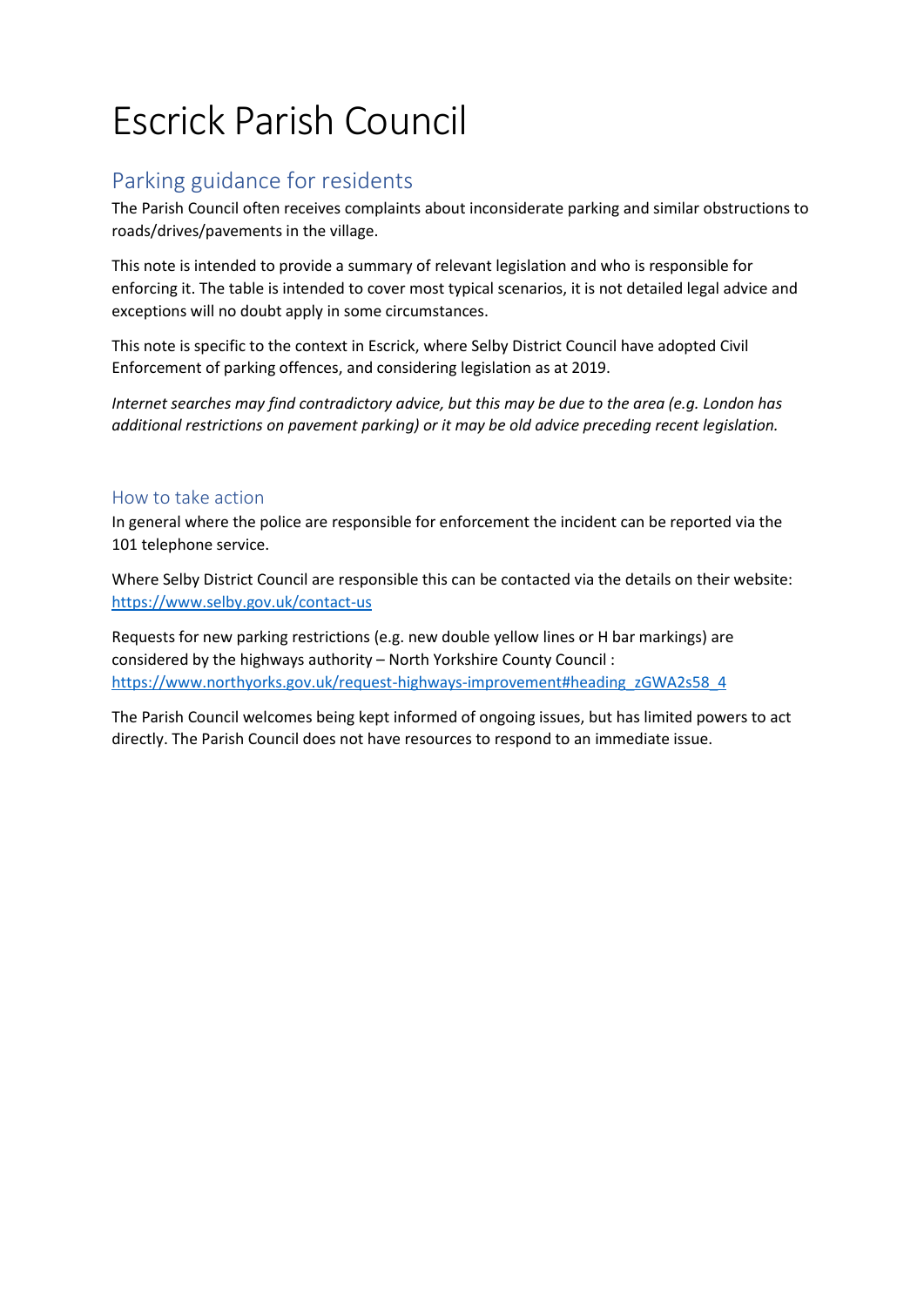| <b>Scenario</b>                                                                                                                                                             | <b>Criminal or Civil Offence</b>                                                                                 | Who enforces it               |
|-----------------------------------------------------------------------------------------------------------------------------------------------------------------------------|------------------------------------------------------------------------------------------------------------------|-------------------------------|
| Parking – general on-street parking                                                                                                                                         |                                                                                                                  |                               |
| Parking on the road where it<br>obstructs traffic along the<br>road                                                                                                         | An obstruction offence may be<br>being committed in this case<br>(Highways Act, section 137)                     | Police                        |
| Parking on the road where<br>there are parking restrictions<br>in force. E.g. double yellow<br>lines, school keep clear<br>markings, bus stop or similar<br>(e.g. Main St). | <b>Civil contravention (Traffic</b><br>Management Act 2004)<br>(see note 2)                                      | <b>Selby District Council</b> |
| Parking on the road where<br>there are double white centre<br>lines (e.g. Carr Lane)                                                                                        | A Road Traffic Act offence<br>(section 36) may be being<br>committed in this case                                | Police                        |
| Parking close to a junction or<br>in position that causes danger<br>to other road users                                                                                     | A Road Traffic Act offence<br>(section 22) may be being<br>committed in this case                                | Police                        |
| Parking on the road and<br>obstructing a driveway or<br>other dropped kerb                                                                                                  | Civil contravention (Traffic<br>Management Act 2004)<br>(see note 2 & 4)                                         | Selby District Council        |
| Parking on the road<br>obstructing a shared private<br>road / shared driveway (see<br>note 3)                                                                               | <b>Civil contravention (Traffic</b><br>Management Act 2004)<br>(see note 2 & 4)                                  | <b>Selby District Council</b> |
| Parking on the road<br>obstructing entrance to an<br>unadopted highway (see note<br>3)                                                                                      | An obstruction offence may be<br>being committed in this case<br>(Highways Act, section 137)                     | Police                        |
| Parking too far from the kerb                                                                                                                                               | <b>Civil contravention (Traffic</b><br>Management Act 2004)<br>(see note 2)                                      | <b>Selby District Council</b> |
| <b>Parking outside someone</b><br>else's house                                                                                                                              | No offence or contravention<br>(may still be covered by other<br>offences $-$ e.g. if causing an<br>obstruction) | No enforcement action         |
| Parking on the "wrong side"<br>of the road (for example<br>requiring vehicles to weave<br>around parked cars).                                                              | No offence or contravention<br>(may still be covered by other<br>offences - e.g. if causing an<br>obstruction)   | No enforcement action         |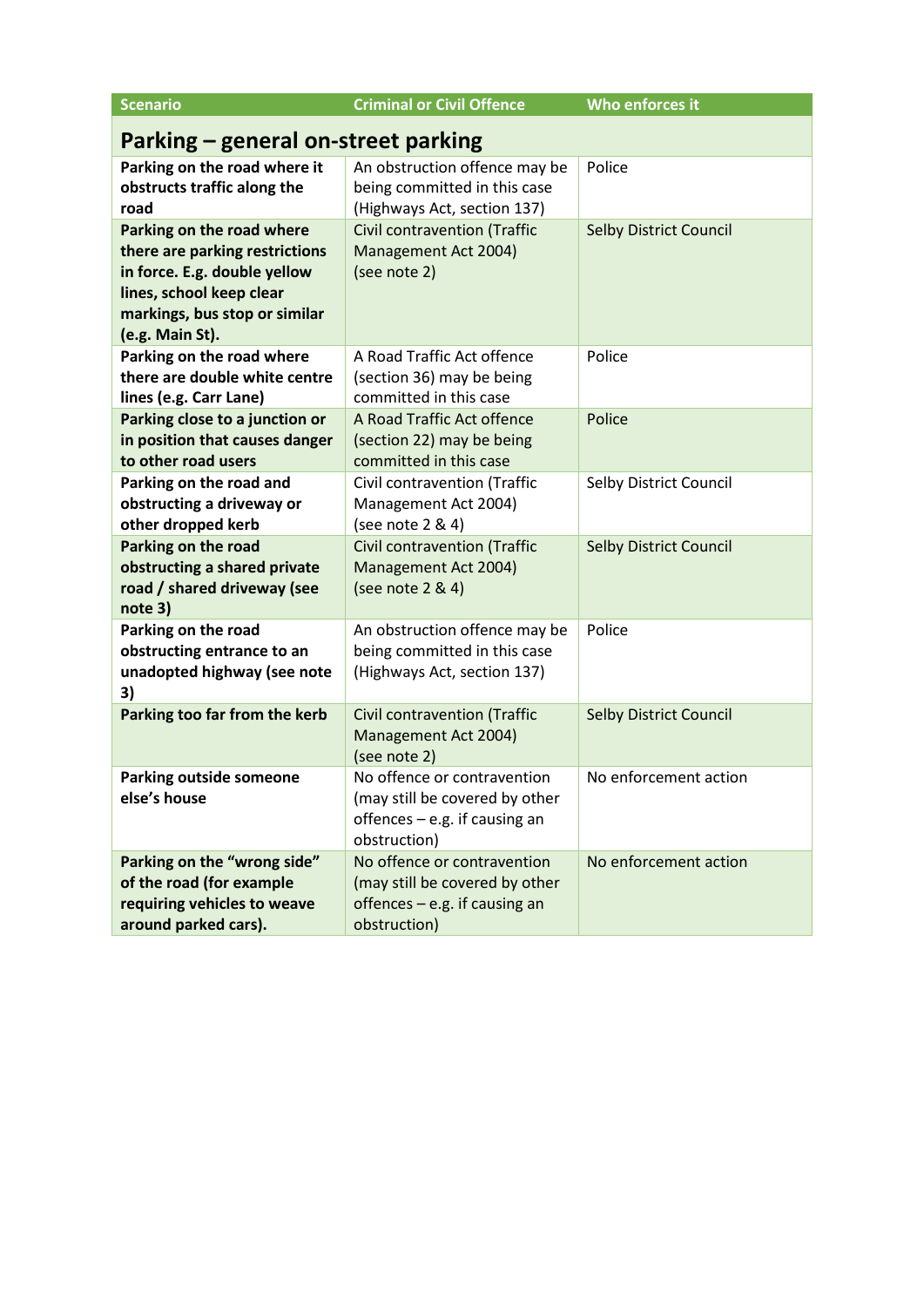| <b>Scenario</b>                                                                                                                                                                                                      | <b>Criminal or Civil Offence</b>                                                                                                                                             | Who enforces it                                                                                                                     |  |
|----------------------------------------------------------------------------------------------------------------------------------------------------------------------------------------------------------------------|------------------------------------------------------------------------------------------------------------------------------------------------------------------------------|-------------------------------------------------------------------------------------------------------------------------------------|--|
| <b>Parking on pavements</b>                                                                                                                                                                                          |                                                                                                                                                                              |                                                                                                                                     |  |
| Parking a vehicle on a<br>pavement; where the<br>remaining pavement is clearly<br>wide enough for pedestrians<br>to pass; the street is not<br>subject to any parking<br>restrictions                                | No offence or contravention<br>(but see note 1 and note 5)                                                                                                                   | No enforcement action                                                                                                               |  |
| Parking a vehicle on a<br>pavement; where the<br>pavement is clearly blocked<br>and pedestrians are forced<br>onto the carriageway; the<br>street is not subject to any<br>parking restrictions                      | An obstruction offence may be<br>being committed in this case                                                                                                                | Police                                                                                                                              |  |
| Parking a vehicle on a<br>pavement; where the<br>remaining pavement is clearly<br>wide enough for pedestrians<br>to use; the street is subject to<br>parking restrictions (eg.<br>yellow lines)                      | Civil contravention<br>(contravention code 01 -<br>parked where restricted during<br>restricted hours)<br>(also see note 2)                                                  | Selby District Council                                                                                                              |  |
| Parking a car or motorbike on<br>a pavement; where the<br>pavement is entirely blocked<br>and pedestrians are forced<br>onto the carriageway; the<br>street is subject to parking<br>restrictions (eg. yellow lines) | Civil contravention<br>(contravention code 01-<br>parking where restricted<br>during prescribed hours)<br>(see note 2)                                                       | Police service for the<br>obstruction offence; Selby<br><b>District Council for the</b><br>contravention of parking<br>restrictions |  |
| Parking a vehicle on the<br>footway and/or verge, where<br>that street is subject to a<br>prohibition of footway and/or<br>verge parking (a TRO banning<br>pavement parking)                                         | This would be a civil<br>contravention, regardless of<br>the type of vehicle or whether<br>a criminal obstruction is taking<br>place (contravention code 62)<br>(see note 2) | Not applicable - there is not a<br>TRO in force in Escrick                                                                          |  |
| <b>Other obstructions of roads/pavements</b>                                                                                                                                                                         |                                                                                                                                                                              |                                                                                                                                     |  |
| Leaving wheelie<br>bins/recycling crates on the<br>pavement causing an<br>obstruction                                                                                                                                | A civil offence may be being<br>committed - Environmental<br>Protection Act 1990 section<br>46(1)                                                                            | Selby District Council                                                                                                              |  |
| <b>Overgrown hedges / trees</b><br>obstructing the pavement<br>and/or road                                                                                                                                           | Civil offence - Highways Act,<br>section 154                                                                                                                                 | North Yorkshire County<br>Council                                                                                                   |  |
| <b>Obstruction of public footpath</b><br><b>Obstruction of a permissive</b><br>footpath                                                                                                                              | Highways rules apply, as above<br>No offence - the landowner is<br>allowed to restrict access                                                                                | As above<br>Not applicable                                                                                                          |  |